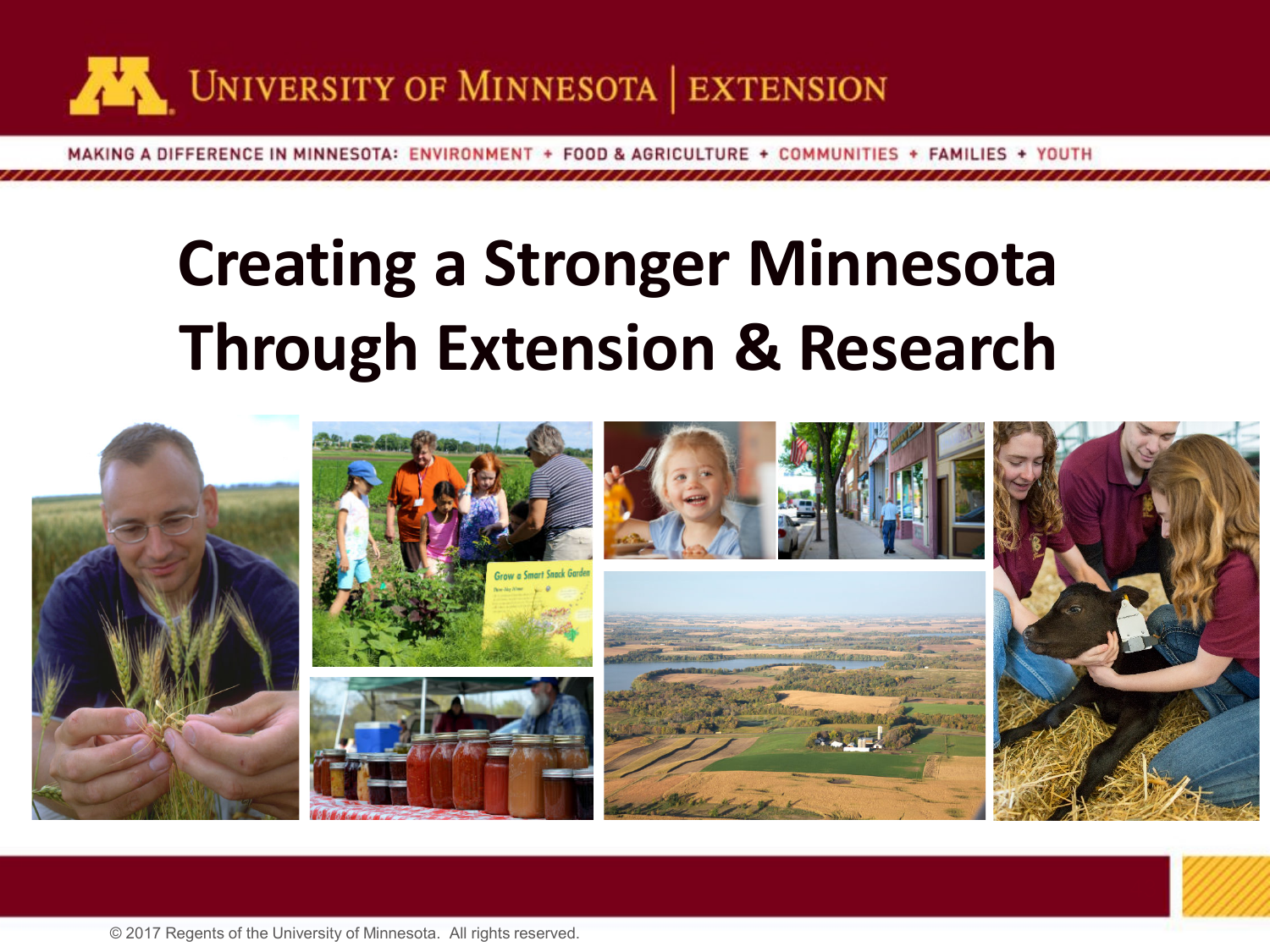#### **Connecting every county with the U of M**

*Since 1909…*

**Extension Connects Minnesota to the University**





© 2017 Regents of the University of Minnesota. All rights reserved.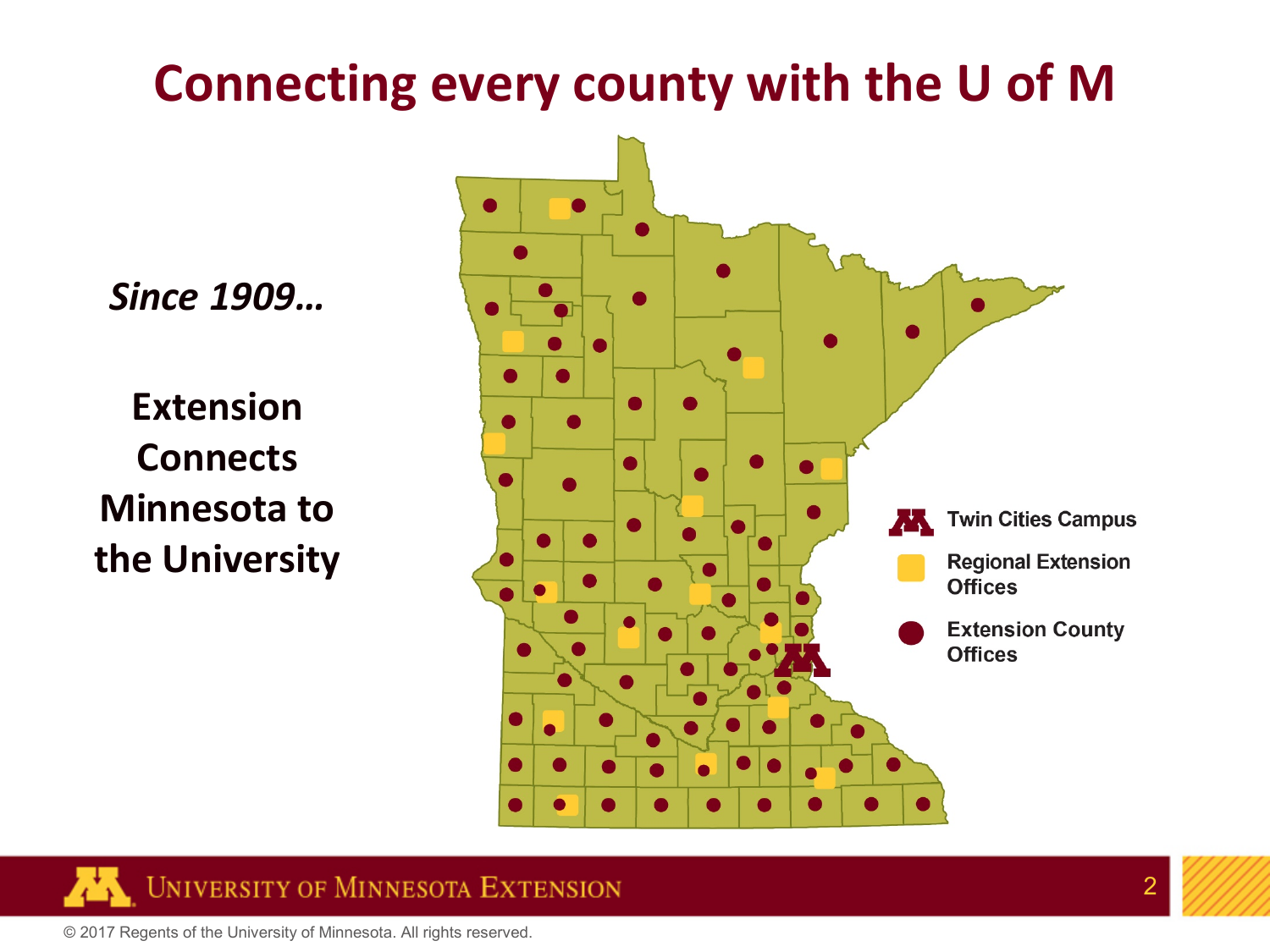## **Extension Connects Minnesota to the University**

- **800** faculty and staff
- **65%** live outside the Twin Cities
	- **87** county offices
	- **15** regional offices
		- **6** Colleges w/ Extension faculty
		- **5** Joint Faculty with NDSU







**UNIVERSITY OF MINNESOTA** Driven to Discover™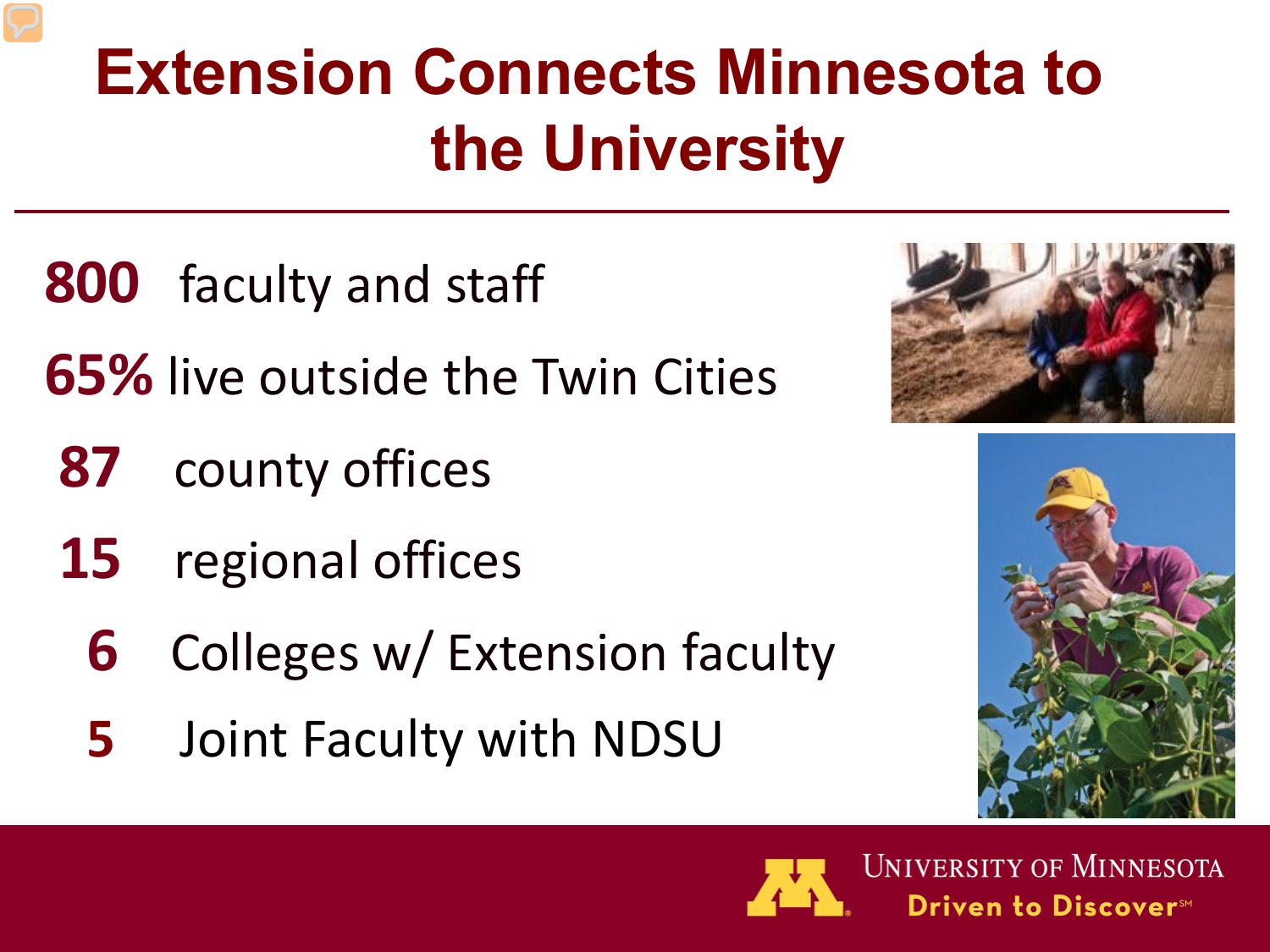#### **EXTENSION 2020-21 BUDGET: \$77M**



#### **\$14 M in research grants in 2020**



© 2018 Regents of the University of Minnesota. All rights reserved.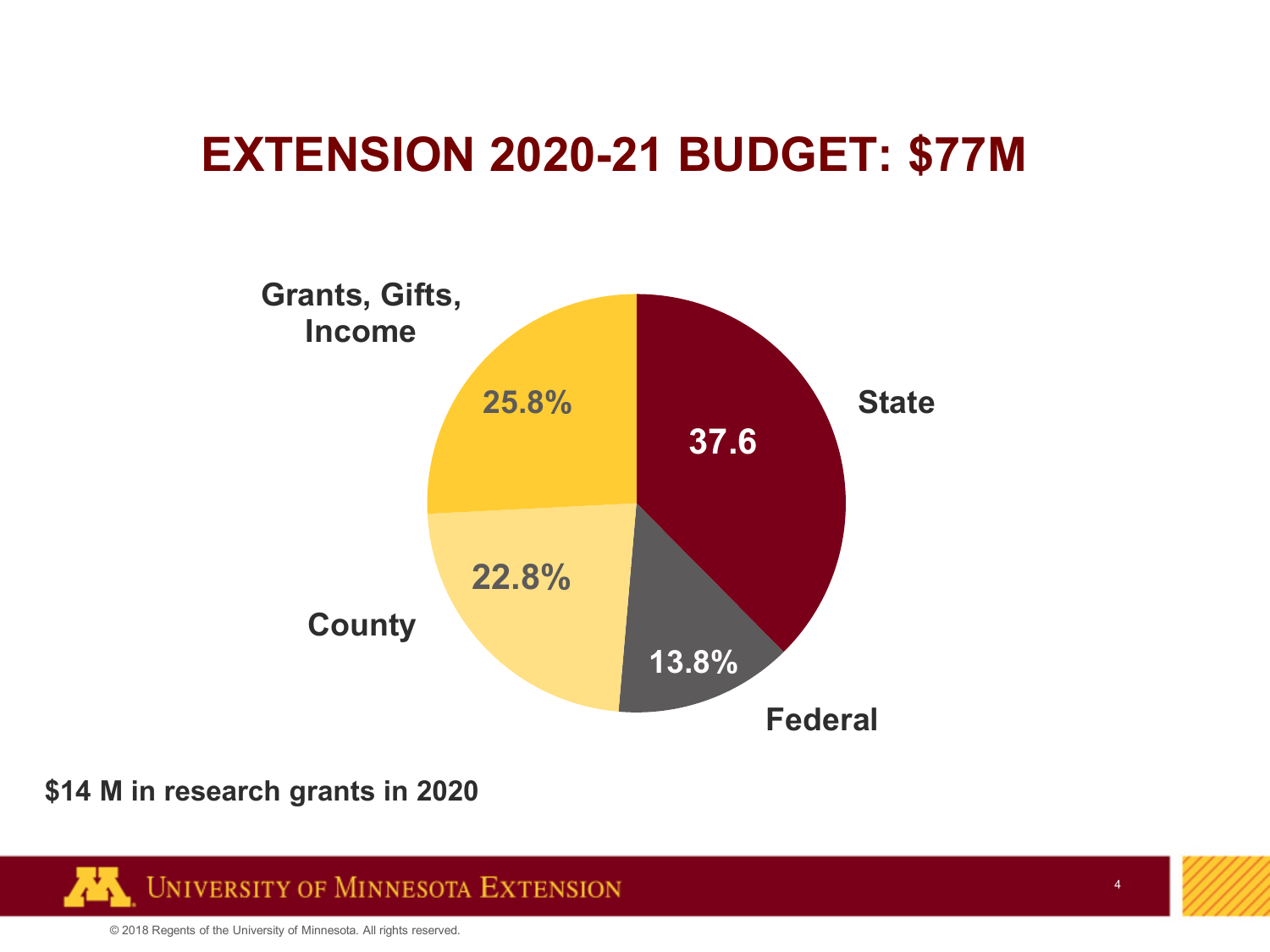## **Extension Funding Distribution Federal, State, and County**



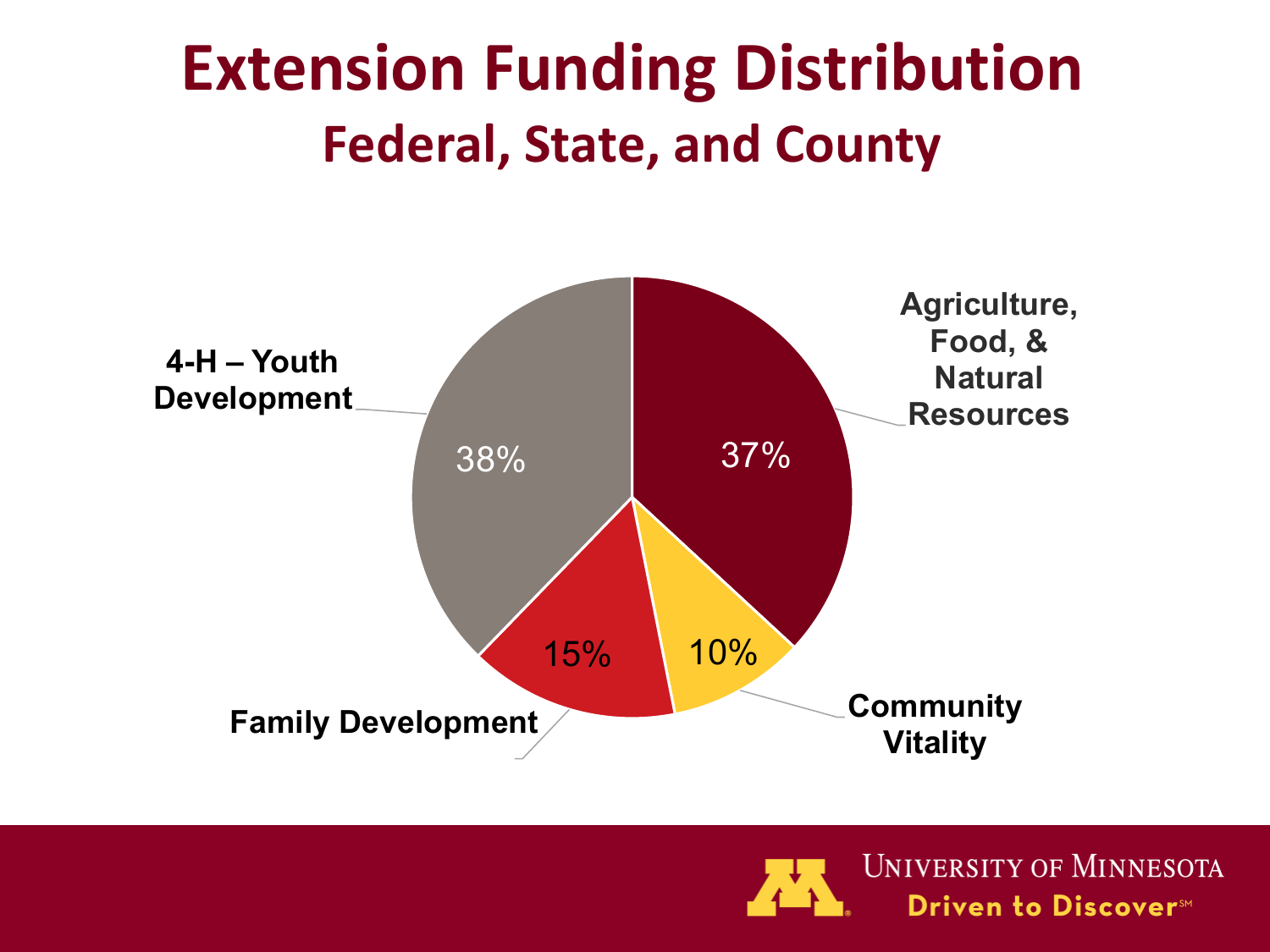## **Extension Education and Research through Partnerships**

#### **Counties**

- **3 year MOA**
- **County funds all local programs**

#### **Colleges (Research Extension Appointments)**

- **Agriculture**
- **Education and Human Development**
- **VetMed**
- **E** School of Public Affairs
- **F** School of Public Health

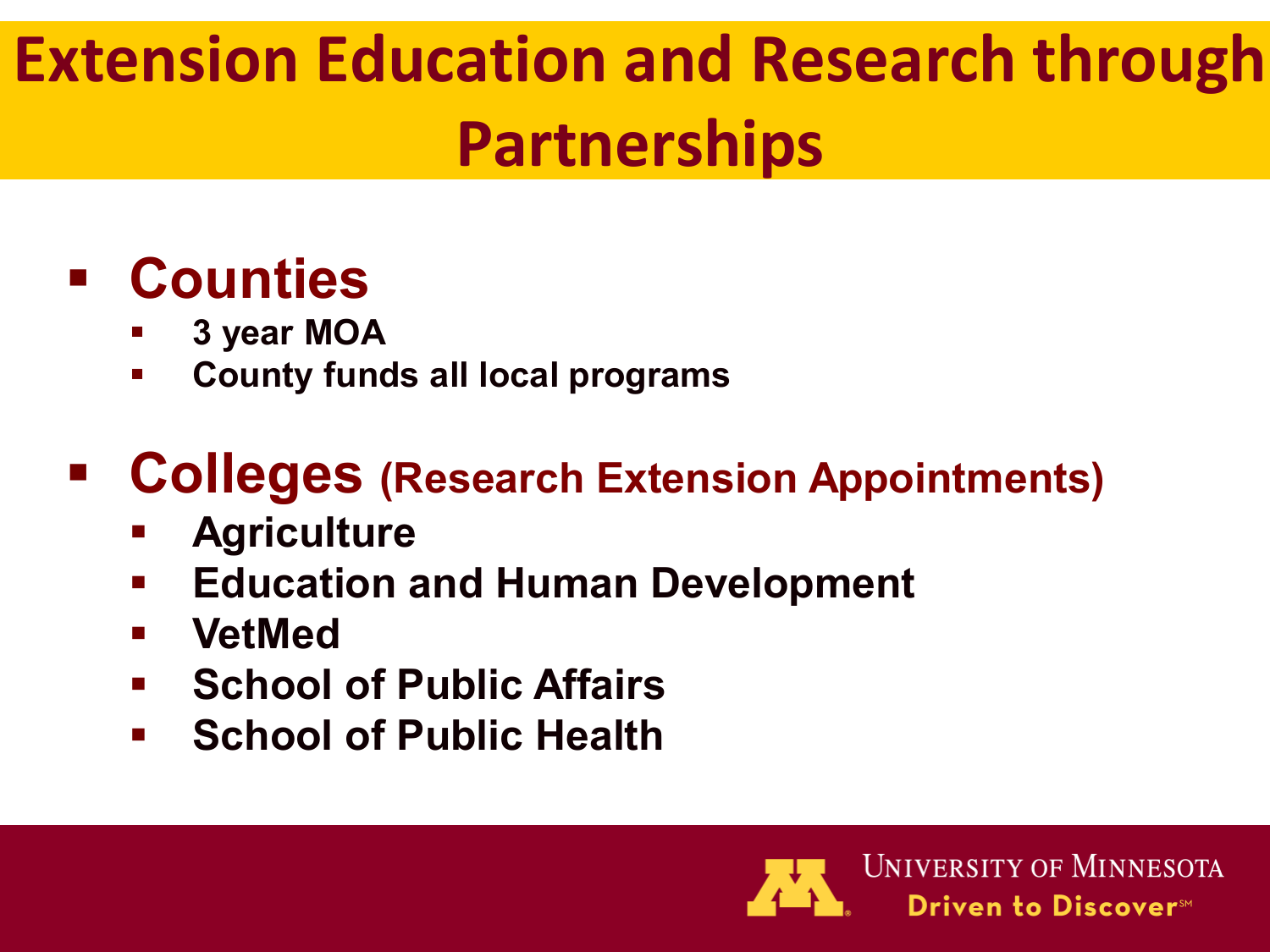## **Extension Education and Research through Partnerships**

#### **1994 Colleges**

- **4-H**
- **Forestry and Natural Resources**

### **Other Land-Grant Universities**

- **NDSU**
- **Wisconsin**



**UNIVERSITY OF MINNESOTA** Driven to Discover™